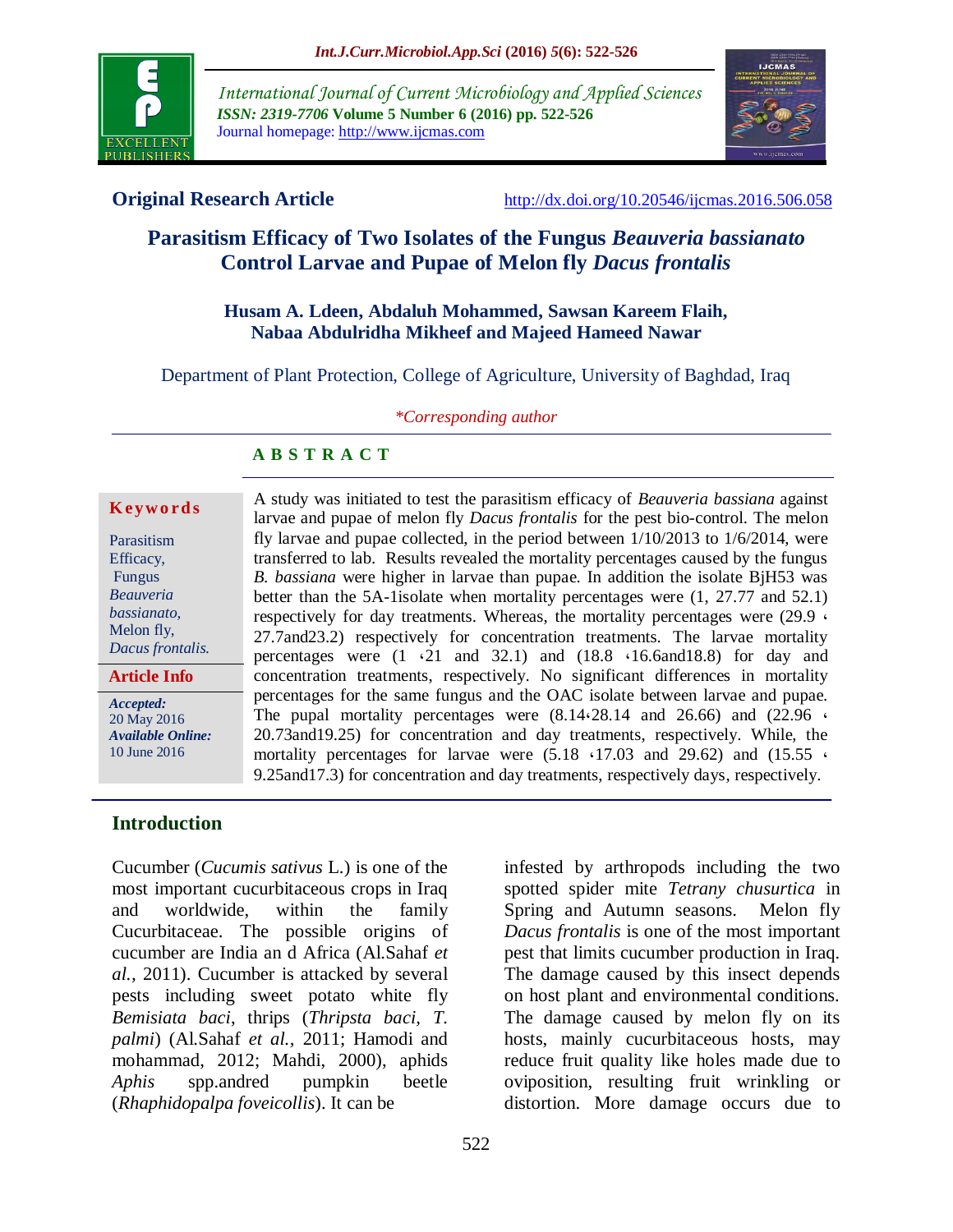larvae feeding on fruit flesh and seeds causing fruit decaying (Azab and Kira, 1954). Many approaches, including microbial control, were used to control melon fly. (Sinha and Sexena, 1999) concluded the application of *Trichoderma viridae* Pers., *Rhizoctonia solani* Kuhn and *Gliocladium virens* Origen filtrates reduced the oviposition development of *Bactrocera cucurbitae* adults. The effectiveness and efficacy of biological control agents infields are not clear, therefore, they are required further assessment before field and IPM applications. (Sookar *et al.,*2008) revealed that the pathogenicity of 5 local isolates of *Beauveria bassiana* pathogenicity applied through surface treatment of were highly efficient to control *Bactrocera cucurbitae* adults within five days when mortality percent ranged between (2-94%).

## **Materials and Methods**

Infected fruit collected from vegetable field at Plant Protection Department/College of agriculture-Abu Ghraib were sliced to  $1 \text{cm}^2$ pieces then placed with larvae and pupae in 9 cm Petri-dishes containing filter papers. *Beauveria bassiana* BjH53 and 5A-1isolates were suspended on potato dextrose agar (PDA) (Himedia Laboratories Limited) (prepared by adding 39 g per l liter distilled water then autoclaved for 40 mint. At 121 C° and 1.5 bar). The PDA was poured in9 cm Petri-dishes then kept inverted at 4Cº up to use. The fungus isolates were grown on PDA by picking 3 mm pieces from fungal culture using cork borer then placing each piece in the middle of the PDA containing plates. Plates were incubated for 5 days at  $\pm 22C^{\circ}$  (Jassim, 2007). To test the pathogenicity of fungal isolates on the melon fly *D. frontalis* larvae an pupae at laboratory conditions, three concentrations  $(1\times10^4, 1\times10^6$  and  $1\times10^8$ spore/ml) were tested against melon fly larvae and pupae. Insects were placed in glass plates containing filter papers, then sprayed with 300 ml fungal suspension for each concentration using a hand sprayer. Insects were sprayed by distilled water for control treatment. Plates containing treated insects were incubated in a growth chamber at  $\pm$ 22Cº, 70% relative humidity and 12 h light period. Mortality percent were calculated after 1, 3 and 4 days of treatments using direct examination by light microscopy.

# **Results and Discussion**

Table 1 shows relative activity of *Beauveria bassaina* against *Dacus frontalis* larvae and pupae. Mortality percentages were higher in pupae (29.9%) than larvae after 24 h exposure time for 1×104 spore/ml treatment. Mortality percentages were 27.7 and 23.2 after 72 and 96h exposure time for  $1\times106$ and 1×108 spore/ml treatments respectively. Significant differences were shown clearly for larvae mortality percentages by fungus based on concentrations and exposing time when the less significant difference was 6.06. Besides, larvae mortality percentages were proportionally correlated to concentrations and exposing time. Mortality percentages were 18.8% for both  $1\times104$  and 1×108and 16.6% for 1×106spore/ml concentrations. LSD value between time and concentration averages was 10.53, whereas it was 6.08 for days. Mortality percentages increased per days after 24 h of treatment and became more obvious by 27 and 86h after of treatment which increased gradually for all days (27.7 and 23.2). The above results suggest the efficacy of *Beauveria bassaina* to kill *Dacus frontalis* larvae despite the chitin layer covering their bodies. Chitin represents an essential barrier to protect the insect against pesticides and microbe invasion (Heinz *et al.,* 2004).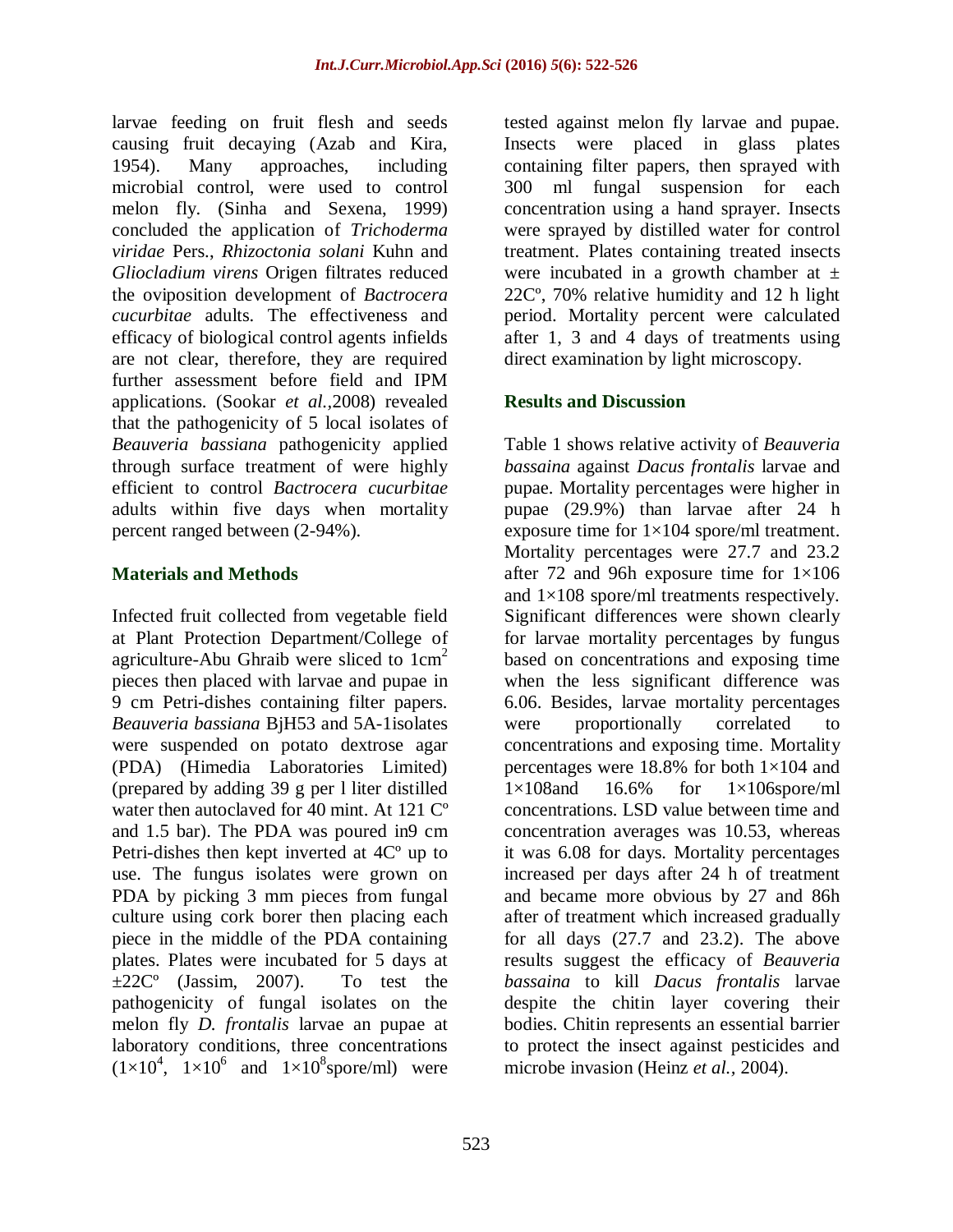| <b>Mortality Rate for</b><br>pupae |      | <b>Mortality Rate</b><br>for fungus<br>B.bacssiaua,<br>D.frontalis |      | <b>Dead</b><br><b>Concentration</b> |
|------------------------------------|------|--------------------------------------------------------------------|------|-------------------------------------|
| concentration                      | rate | concention                                                         | Rate |                                     |
| 29.9                               |      | 18.8                                                               | 1.0  | $410x1/24H$ .                       |
| 27.7                               | 27.7 | 16.6                                                               | 21.0 | 610x1/72H.                          |
| 23.2                               | 52.1 | 18.8                                                               | 32.1 | $810x1/96H$ .                       |
| 6.93                               |      | 6.08                                                               |      | <b>LSD</b>                          |
| 12.01                              |      | 10.53                                                              |      | <b>LSD</b> for time                 |

|  | <b>Table.1</b> Relative activity of <i>Beauveria bassiana</i> isolate 1 against <i>Dacus frontalis</i> |                  |  |  |  |
|--|--------------------------------------------------------------------------------------------------------|------------------|--|--|--|
|  |                                                                                                        | larvae and pupae |  |  |  |

| <b>Table.2</b> Relative activity of <i>Beauveria bassiana</i> isolate 2 against <i>Dacus frontalis</i> |
|--------------------------------------------------------------------------------------------------------|
| larvae and pupae                                                                                       |

| <b>Pupae</b>  |           | Larvae            |       | <b>Time</b>           |
|---------------|-----------|-------------------|-------|-----------------------|
| Concentration | rate      | <b>Concention</b> | Rate  | <b>Comcentaration</b> |
| 8.14          | 22.<br>96 | 5.18              | 15.55 | $10^4$ x1 / 24 hour   |
| 28.14         | 20.<br>73 | 17.03             | 19.25 | $10^6$ x1 / 72 hour   |
| 26.66         | 19.<br>25 | 29.62             | 17.03 | $10^8$ x1 / 96 hour   |
| 14.9          |           | 15.3              |       | <b>LSD</b>            |
| 13.8          |           | 14.6              |       | LSD Avg               |

This fungus, when conidia germinate, form germ tubes and excrete chitinase and proteinase which cleave chitin and protein respectively. Beside excreting the mycotoxin Beauvericin, known to be toxic to several insects, affecting the ionic balance necessary for cell activities, the fungus, therefore, is able to invade the insect body (Mazel and Boucias, 1996). Similar results shown when this fungus isolate was applied to different pests infesting other plants when (Ferron and Vincant, 1978) found that apple maggot larvae in the last stage were most sensitive to be infected by this fungus compared to first stage larvae.

Results presented in table 2 revealed mortality rates caused by *Beauveria bassaina* 2ndisolatein 2nd stage larvae raised by concentration increase which were (5.18,17.3 and 26.62) % at (1×104, 1×106 and  $1\times108$  spore/ml concentrations, respectively. Whereas, mortality were (15.55،19.25, 17.03) % after 24, 72 and 96 h treatments, respectively. Pupae mortality percentages were (8.14 ،28.14, 26.66)% for the same concentrations, respectively. Whereas mortality percentages per days up to (22.96 ،20.73, 19.25) % after 24, 72 and 96 h treatments, respectively as statistical analysis showed no significant differences.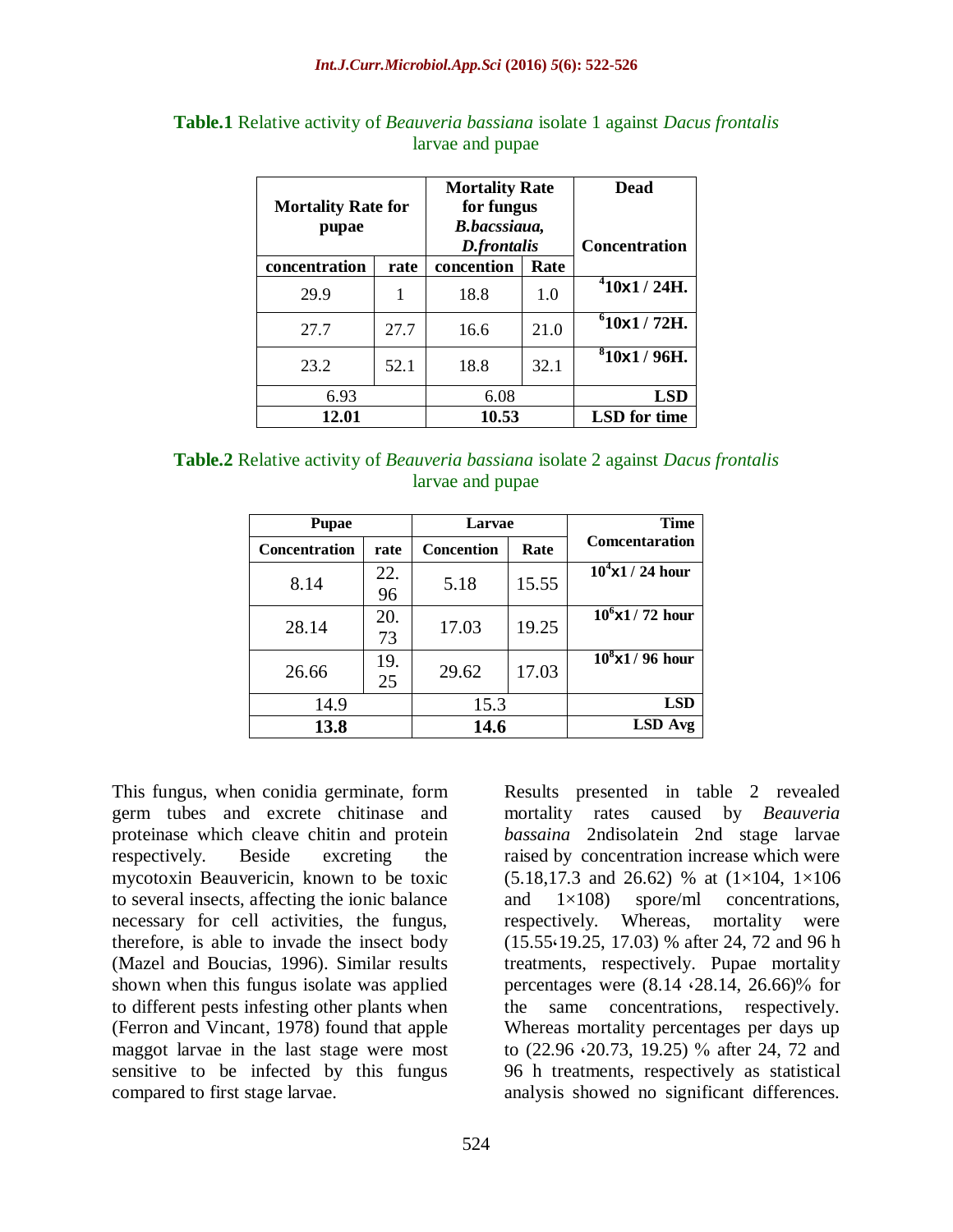As (Charnley *et al.,* 1997) indicated *Beauveria bassaina* mycelium, once penetrating the body wall, excretes the enzyme attacks fatty bodies, as well as the toxin Beauvericin, then the remaining body tissues. Then, the fungus forms the conidiophores containing conidia spores, out of the dead insect body, to spread the infection to new individuals.

## **References**

- AL-Jorany, R.S., Sindab, S., Jasim Aldahwi, Hind, A., Ali. 2013. Population density and food preference of *Thrips* spp and *Bemisia tabaci* Genn. On Five cultivar of Cucumber L *Cucumis sativus* L. under field conditions. Third International Scientific Conference of modern technologies in agricultural production, College of Agriculture – University of Kufa in 24/4/2013.
- Al-Sahaf, Fadhil, H., Mohammed, Z.K., Al-MharibandFiras, M., Jawad Al-Saady. 2011. Response of Cucumber Hybrid to Chemical and Organic Fertilizers. *The Iraqi J. Agri. Sci.,* 42(4): 52-62.
- Azab, A.K., M.T. Kira. 1954. *Dacusciliatus* (Loew) an important new pest attacking Cucurbitaceous plants in Upper-Egypt. *Bull. Soc. Fouad Entomol.,* 38 : 379-382.
- Charnley, A.K., B. Cobb, J.M. Clarkson. 1997. Towards the improvement of fungal insecticides, pp 115–126. In Microbial Insecticides: Novelty or Necessity? H. F. Evans (ED.) Proc. BCPC Symposium, Coventry, UK.
- Ferron, P., Vincant, J.J. 1978. Preliminary experiments on the use of *Beauveria bassiana* against *Carpocap sapomonella* In: E. Dicker (Ed).The use of integrated control; and the sterile insect technique for control of the codling moth. Mitteilungen de Biologischen Bundesanstaltfur Land–

and for stwirs chaft (Berlin–Dahlem), 84–87.

- Flaih, Sawsan Kareem. 2013. Economic Studies of Cucurbits Fruits Flies On (*Cucumis sativus* L.) and Evaluation of some Controlling Integrated Management Factors. A Thesis of Doctor, College of Agriculture - University of Baghdad.
- Hamodi, Awatif Abdul-Fatah, [Mohammad](http://www.iasj.net/iasj?func=search&query=au:%22Mohammad%20Saleh%20Abdul-Rassoul%20%D9%85%D8%AD%D9%85%D8%AF%20%D8%B5%D8%A7%D9%84%D8%AD%20%D8%B9%D8%A8%D8%AF%20%D8%A7%D9%84%D8%B1%D8%B3%D9%88%D9%84%20%22&uiLanguage=en)  [Saleh Abdul-Rassoul.](http://www.iasj.net/iasj?func=search&query=au:%22Mohammad%20Saleh%20Abdul-Rassoul%20%D9%85%D8%AD%D9%85%D8%AF%20%D8%B5%D8%A7%D9%84%D8%AD%20%D8%B9%D8%A8%D8%AF%20%D8%A7%D9%84%D8%B1%D8%B3%D9%88%D9%84%20%22&uiLanguage=en) 2012. New record for insect TRIPs watermelon (Thysanoptera: Thripidae) *Thrips palmi* Karny 1925 in Iraq. *Arab J. plant Protection,* V.30, No.1: 142-144.
- Heinz, K.M., Van Driesche, R.G., Parrella M.P. 2004. *Lecani cillium* (*Verticillium lecanii* (Zimm) zare and W. G. Omai. Biocontrol in protected culture, Bull. Publishing Batavia Illinois, P. 552.
- Jassim, Hana Kadhim. 2007. Studies on the Biology of Palm Dubas Bug *Ommatissuslybicus* (Debergevin). Asche and Wilson. (Howoptere: Tropiduchidae) and it's Biocontrol by Some Isolates ofEntopmopathogenic fungi *Beauveria bassiana* (Balsomo) Vuill. And *Lecanicillium* (*Verticillium*)*lecanii* (Zimm)zare and W.G. Omai.
- Mahdi, Hassan Suleiman Ahmed. 2000. Environmental and lifestyle study Insecticides *Dacusciliatus* (Loew) (Diptera:Tephritidae) And some methods of control. A Thesis of Doctor, Plant Protection Department, College of Agriculture - University of Baghdad. 102 page.
- Mazel, L.I., Boucias, D.G. 1996. Effect of Fungal pathogen *Baeuveria bassiana* on protein synthesis of infected *Spodopteraexigua*. *J. Insect Physiol.,*  42: 91-99.
- Sinha, P., S.K. Saxena. 1999. Effect of culture filtrates of three fungi in